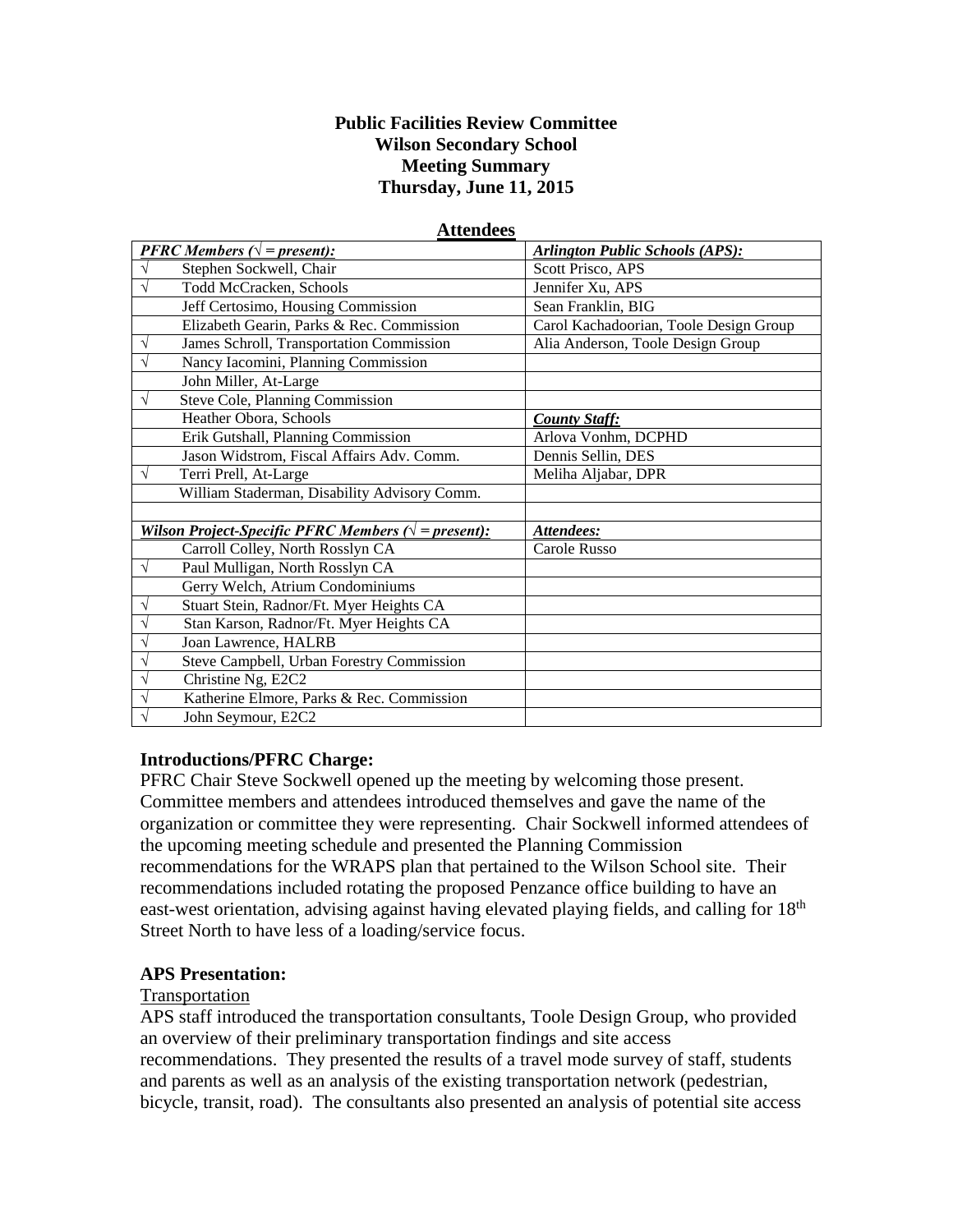options. Based on their analysis of existing conditions, the consultants recommended locating school bus parking on  $18<sup>th</sup>$  Street North and parent drop-off and pick-up on N. Quinn Street. Toole consultants indicated they would return to PFRC in July to discuss parking.

#### Site and Building Organization

The design team, led by Bjarke Ingels Group (BIG) and Leo Daly Architects, presented an updated analysis of the potential building location  $(18<sup>th</sup>$  Street vs. Wilson Boulevard) and its impact on building access, open field layout, surrounding context, and sustainability. BIG staff also discussed building organization strategies and the two design concepts selected for additional study (ziggurat and fanning bars. Their presentation also included an analysis of the building program elements and how they could be accommodated in either design concept. Ultimately, the design team recommended locating the school building on Wilson Boulevard and utilizing the fanning bars design concept, which was also favored by the BLPC. APS also agreed to bring back previous design concepts for additional review if the PFRC requested it.

BIG then presented a detailed analysis of the fanning bars concept, including conceptual drawings showing the proposed building organization, by floor. Access to the consultant's presentation can be accessed from the APS website for the Wilson School project, located here:<http://www.apsva.us/Page/29273>

### **PFRC Questions/Concerns:**

- Can underground parking area be used for student drop-off?
	- o APS doesn't think this is an ideal situation due to the potential for vehicular conflicts and safety concerns.
- Can the proposed design accommodate additional growth? What if you need to expand?
	- o APS stated that because both of these programs are specialized, they are intended to remain small. They wouldn't likely work at a larger size.
- **Please discuss public access to the gym, terraces, and other open spaces on the site** next time.
- Can parking be lowered to have the playing field at grade? Concern was expressed that open spaces on this site and the County public park are potentially at different grades/levels. Underground parking is desired here.
	- o The Stratford program needs a covered entrance however, there is an opportunity to shift how much of the field is above grade; it doesn't have to be uniform across the site.
	- o Cost is also an issue as lowering the garage would be require more excavation.
	- o Current proposal could provide lower level community space in the parking deck on the weekends.
- Concern about the amount of community open space that is available. Desire expressed to have open spaces on the APS and County sites to be at the same level.
- **Provide more information about the terraces and the transition to the County public** park as well as the appearance of the Wilson Street entrance next time.